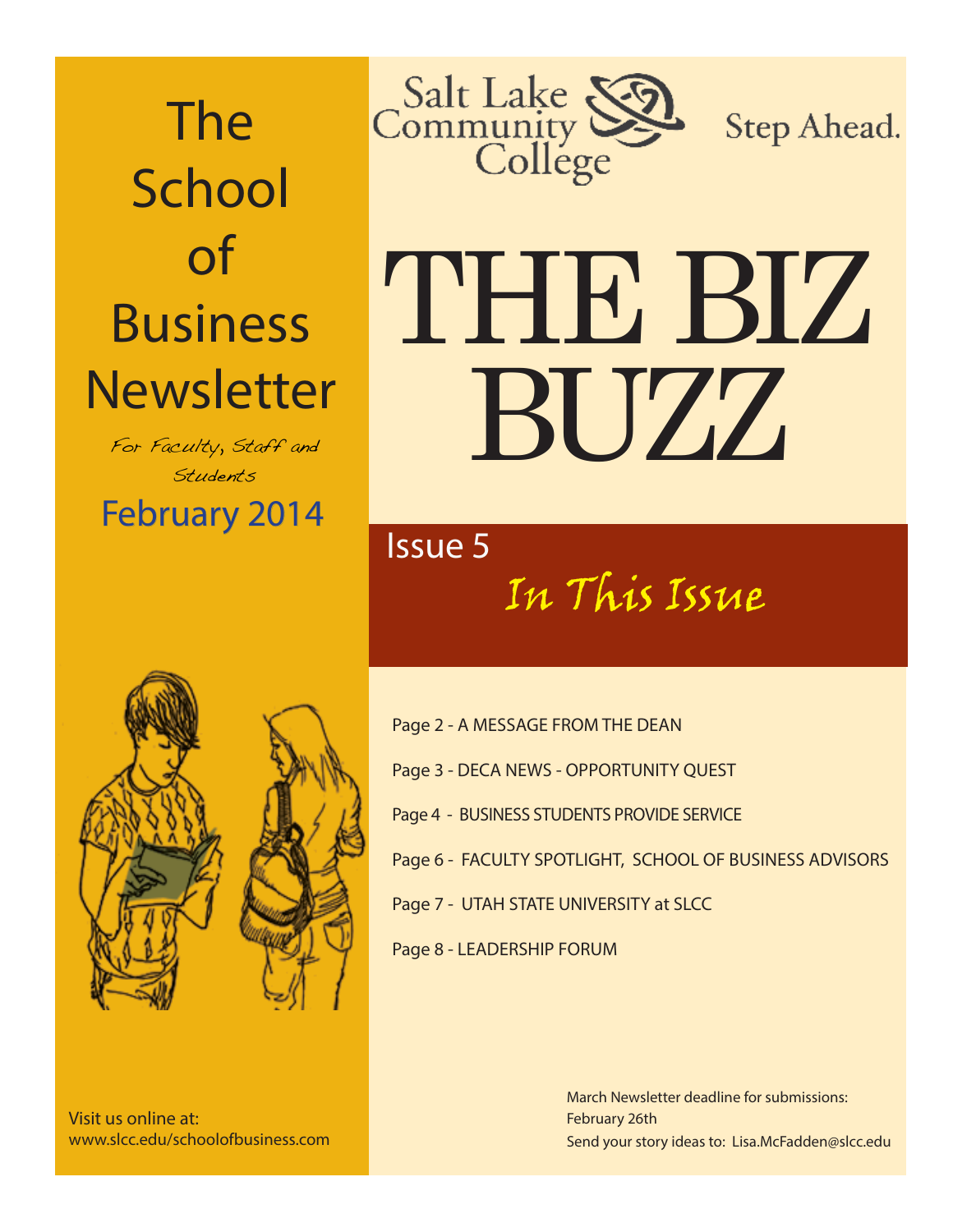### A Message From the Dean: ATTRIBUTES and EDUCATION

We are in the business of preparing students for a successful future. While there are many facets to success, employment certainly plays a major role in success. We have put forth great effort in designing academic programs to help prepare students for successful employment. We articulate learning outcomes and sequence courses filled with learning activities and assessments to measure student progress and mastery. We use transcripts to convey to potential employers the knowledge, skills and abilities that students developed throughout the program. Indeed, a favorable transcript may play a critical role in the graduate's ability to land a job. But, what does it say about the student's ability to succeed once s/he is hired? The perhaps subtle difference between getting a job and being successful in the job lies in the difference between the knowledge, skills and abilities to get the job and the attributes critical to employment success.

As the culminating activity for my PhD I conducted a study focused on attributes critical to employment success and whether or not they could be developed through appropriately structured learning activities in conjunction with employment through a cooperative work experience program. (On a side note, SLCC students in Curtis Youngman's marketing classes



 **Dennis Bromley, Dean, SLCC School of Business**

participated in the study as I included community college students in Utah, Wyoming, and Montana.) I conducted that study in 1992. I recently did a Google search on the question "What attributes are critical to employment success?" Several articles came up. Interestingly, some 20-plus years later, the list of attributes critical to employment success has not changed even though there have been significant changes in technology and discipline-based information.

As we look to upgrade programs of study in order to stay aligned with industry needs, we should include conversations about attributes critical to employment success. We will greatly enhance our programs when we identify the attributes students develop, establish a mechanism for documenting those attributes, and empower students to evidence the attributes to prospective employers. I am not suggesting that we add courses or shift content in courses to make room for additional topical coverage. Rather, I am suggesting that the accumulation of student experiences be structured so that the attributes are outcomes from the composite of experiences with documented evidences compiled as evidence of each attribute. Just as the transcript documents the evidence for content knowledge, the ePortfolio can portray evidence of attributes critical to employment success.

The use of signature assignments and the ePortfolio have been institutional expectations in classes with a "Gen Ed" designation for several years. Two years ago I introduced the notion of the ePortfolio as a business program requirement. Little has been done to advance that concept until recently. A task force has been formed to do just that. My thanks to Lynnette Yerbury, Heather Schumacker, Eric LeDuc, Basil Chelemes, Melodee Lambert, and Dave Alldredge for their interest in advancing the initiative of the ePortfolio as a "high impact practice" requirement for the AAS Accounting and AS Business programs. I ask that you support their efforts and actively engage in the process of creating more engaged learning experiences for our students through the use of the ePortfolio.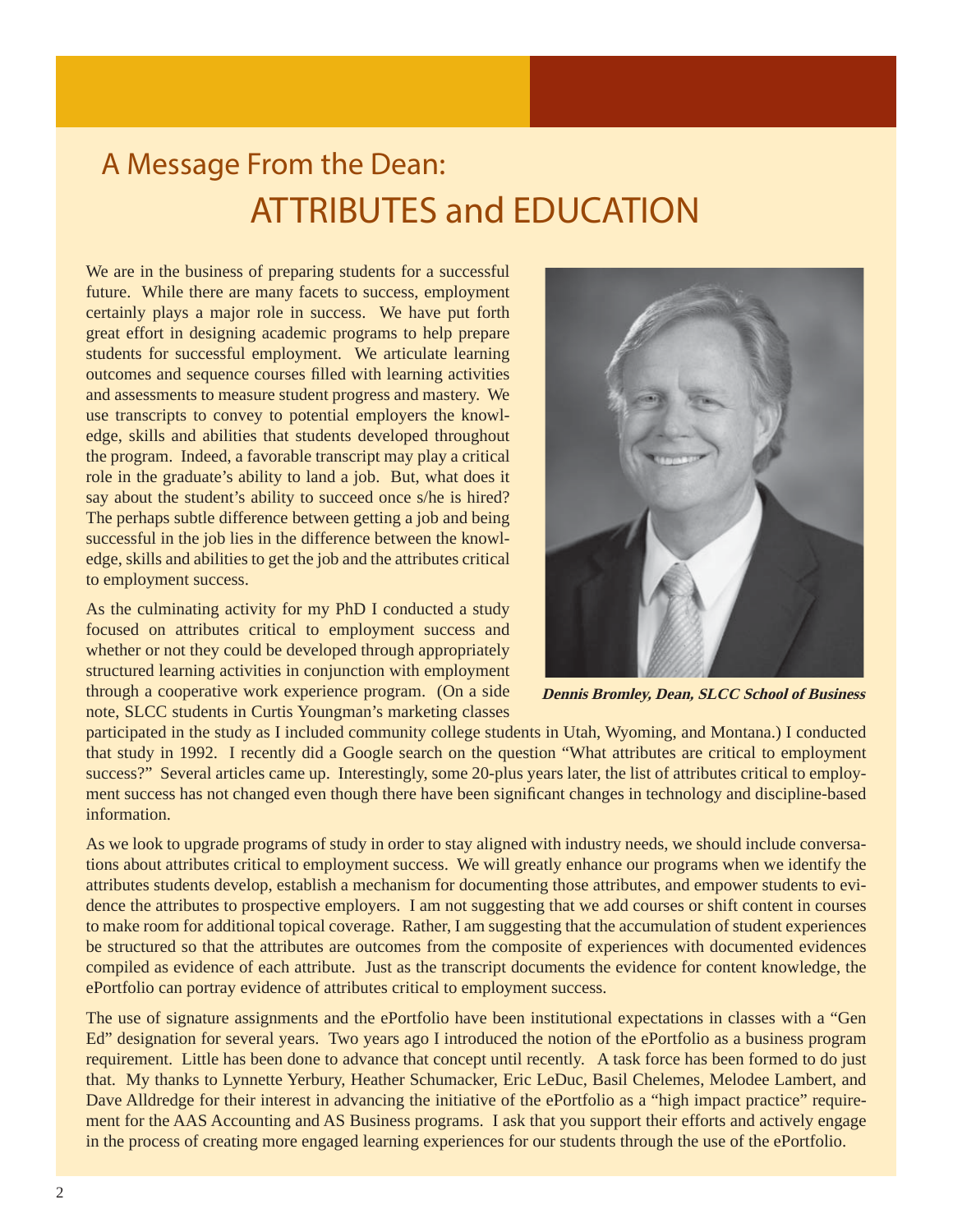

### Opportunity Quest

 Once again colleges and universities have engaged their students in this exciting, annual entrepreneurial experience (Opportunity Quest), which assists the students in their career plan. Opportunity Quest is student directed and involves students as volunteers under the direction of the Pierre Lassonde Center. The Opportunity Quest competition is designed to further enhance the entrepreneurial desire of students. This tremendous undertaking has been made possible by generous support from sponsors, mentors, judges and faculty members of colleges and universities.

Opportunity Quest takes place at the University of Utah and 11 other participating Utah colleges. Each campus has representatives who direct the competition and manage the awarding of cash prizes. Participants receive an educational forum to aid in developing a professional, competitive executive summary. Opportunity Quest is managed by students through the Utah Entrepreneur Series, a division of the Lassonde Entrepreneur Institute and the David Eccles School of Business.

Salt Lake Community College is one of those institutions that conducted their local competition and will be sending their students on to the state event during the next 2 months. We are proud of these students.

Natalie Callahan, SLCC DECA Collegiate President, served as the student director for SLCC's Opportunity Quest. She assisted in the promotion, arranged the actual event and secured competent judges to evaluate the students executive summary and their personal video of their proposed business plan.

Natalie along with Curtis Youngman, SLCC's Collegiate DECA Advisor, recently announced the top three winners of the SLCC Opportunity Quest. "The 2014 OQ competition brought in many innovative submissions," said Justin Stevens, director of the 2014 Opportunity Quest Competition. "These teams are motivated, dedicated and truly represent the entrepreneurial spirit that is shaping our future. We wish each of the teams the best of luck."

> **\*1st Place** - **Justin Beck**, received \$1,000.00 **2nd Place** - **Emilie Callahan**, received \$750.00 **3rd Place** - **Nicholas Acord**, received \$500.00

**\***Note: Taking 1st place locally, automatically puts Justin in the top 30 level of competitors.

These three students will compete at the third and final event in the Utah Entrepreneur Challenge (UEC). In this event, student entrepreneurs from across the state submit a comprehensive business plan for an opportunity to win a \$40,000 grand prize. The UEC is sponsored by Zions Bank and offers business services to the winning team. Students from the colleges and universities around the state of Utah will participate in this exciting event. What a great opportunity for our students to create, present and validate their business idea. During the state event these student will submit their executive summary, their business plan and a video of their business idea.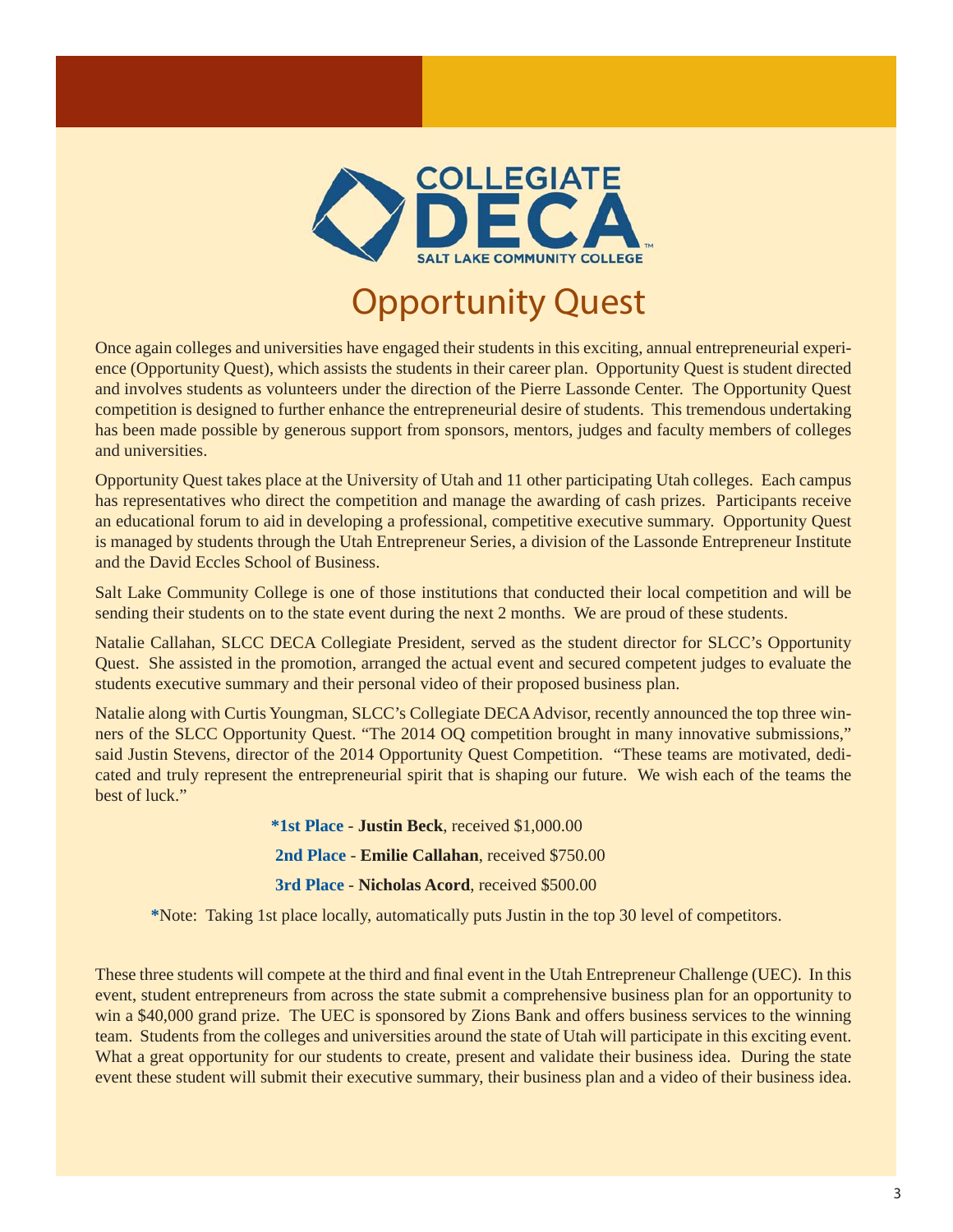### Business Communications Students Provide Service to the Community

Service Learning as a methodology in BUS 2200 has multiple benefits because it engages students as agents of their own education as they:

- learn through service by using their business communication skills to solve problems and meet the legitimate needs of a community non-profit or other underserved or marginalized groups.
- develop contacts with local non-profits and other members of the wider Salt Lake community, thus connecting SLCC with its community.
- reflect, in writing as well as orally, not only about their growth as students in a specific course but also about their potential to be involved proactively as.

Service learning as a methodology in any course strongly correlates with student success in courses across the curriculum—and in colleges and universities across the nation. In a journal article she wrote, SLCC English Professor Elisa Stone noted that:

 "service learning provides another opportunity for democracy in action, for empowering students . . . as agents in the discourse of their neighborhoods and cities."

Ernest Boyer, underscored the value of service learning in an article in the Journal of Public Service and

Outreach:

social, civic, and ethical problems, to our children, to our schools, to our teachers, and to our cities. The scholarship of engagement means connecting the rich resources of the university to our most pressing

 During Fall Semester, several business students in Melodee Lambert's Business Communications classes chose the Service Learning option for their final group project.



**STOPPING CHILD SEXUAL ABUSE.** DezaRay Mons, Darla Everill, Charlee Holtey and Nicole Jensen did primary and secondary research about community understanding of and efforts to stop child sexual abuse; they then created a powerful and visually stunning booklet based on their findings and are distributing it to the local community.



**GETTING THE WORD OUT ON SLCC'S SUICIDE PROTOCOL.** Katie Zastrow, Nick Fronk, Nichole Steinfeldt and Todd Wandell worked directly with SLCC's Health & Wellness Center to inform students about the College's new Suicide Protocol. Their remarkable work—based on primary and secondary research that included crunching the numbers of over 500 surveys SLCC students completed—is now available in a brochure at the Health & Wellness Center.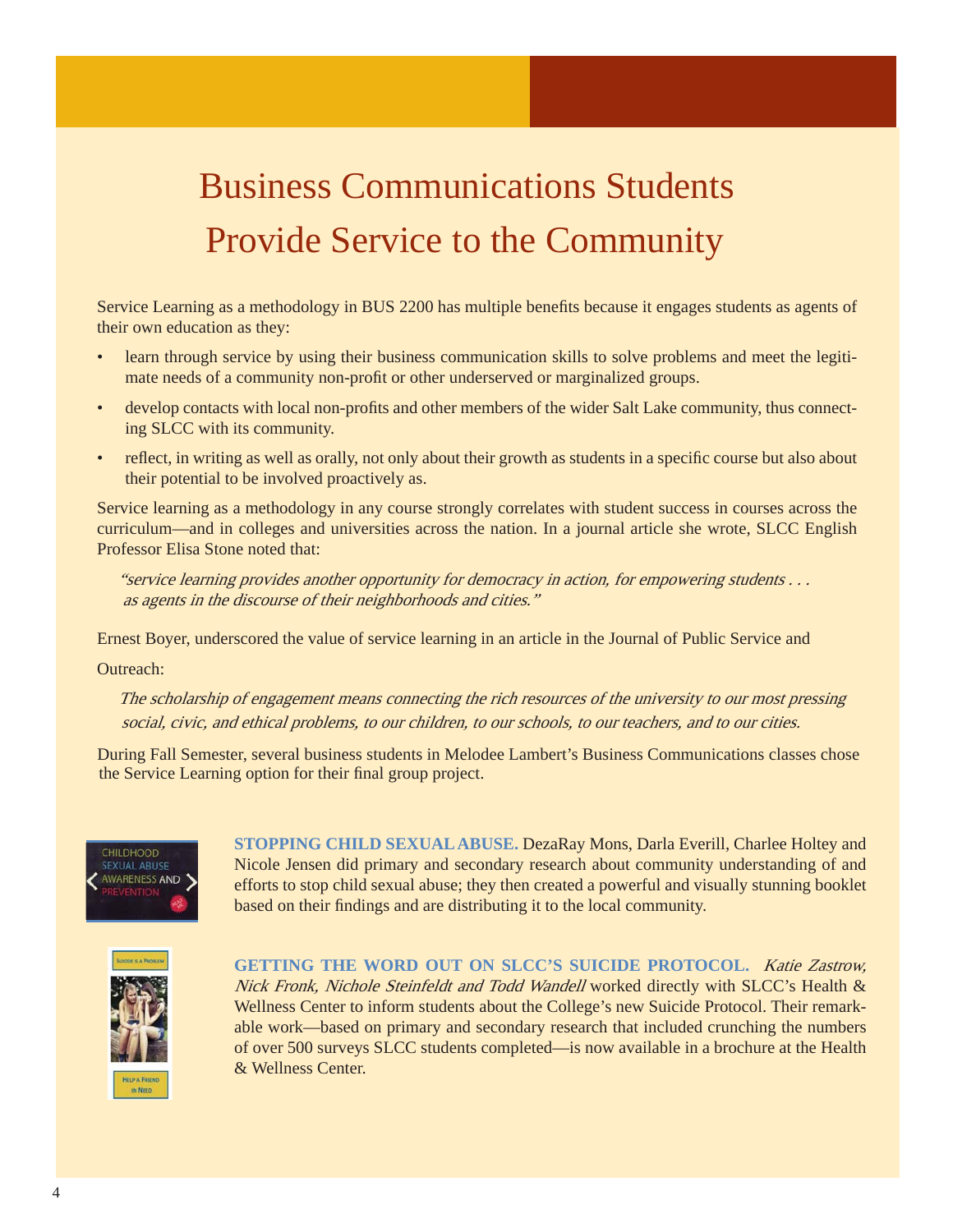### Students Provide Service (continued)

**INCREASING AWARENESS OF HPV AND ITS CONSEQUENCES.** Josh Butler, Marisol Orona, Aldo Ramirez and Scott Schroeder conducted primary and secondary research as well, brought a speaker from the American Cancer Society to campus and created a highly informative brochure about HPV to counteract the lack of knowledge about it among SLCC students.

**EDUCATING CHARITIES ABOUT CROWD FUNDING.** Amy Garcia, Stephen Allen, Jake Blue, Emily Millar and Cade Thueson created an attractive, informational brochure aimed directly at charities and non-profits to help them raise funds through crowd funding; their brochure points NPOs toward successful crowd funding sites such as Indiegogo, Splitzee, Go Fund Me, Just Give, and Crowdrise.

**CREATING A MARKETING CAMPAIGN FOR MANA ACADEMY.** Gennie Beale, Jesse Armstrong and Kenzie Olsen worked directly with Mana Academy to create a marketing campaign for this new local charter school. The result: an eye-catching brochure and flyers advertising the school, all of which Mana Academy is now using.

**EDUCATING POTENTIAL PET ADOPTERS.** Larissa Esquivel, Andrea Velasquez, Rachel Coggins, Mitch Reuckert worked with the Humane Society and the Pet Adoption Center to create an educational brochure for those thinking about adopting a pet. Two main goals were to help potential adoptees be realistic about how suited they are to adopt and thus to reduce the number of animals returned after an unwise adoption.

**INFORMING STUDENTS ABOUT THE ACA.** Three groups, one in each of three classes, conducted research about the Affordable Care Act; all produced credible, informative and attractive documents. Though these are technically Business Research projects, they also qualify as Service Learning because using their business communication knowledge and skills, these students provided a clear service to students and others who are uninformed and/or misinformed about the ACA.

Klare Wagner, Pat Alderman, David Chidester, Angala Gubler and Natalie Parisi created a postcard and a website—an excellent website—that lets users find answers to their questions and calculate costs as well: http://aca4you.weebly.com.

Dave Granado, Matt Calaman, Neil Blamires and Sharon Vuong created a brochure that speaks directly to a college-age audience; it's colorful, inviting and edgy.

Ken Weihing, Cathy Hanzon, Tyler Hand, Tyler Powell, Weston Thompson created an 8-page newsletter that while more traditional in design, is highly informative and easy to read.















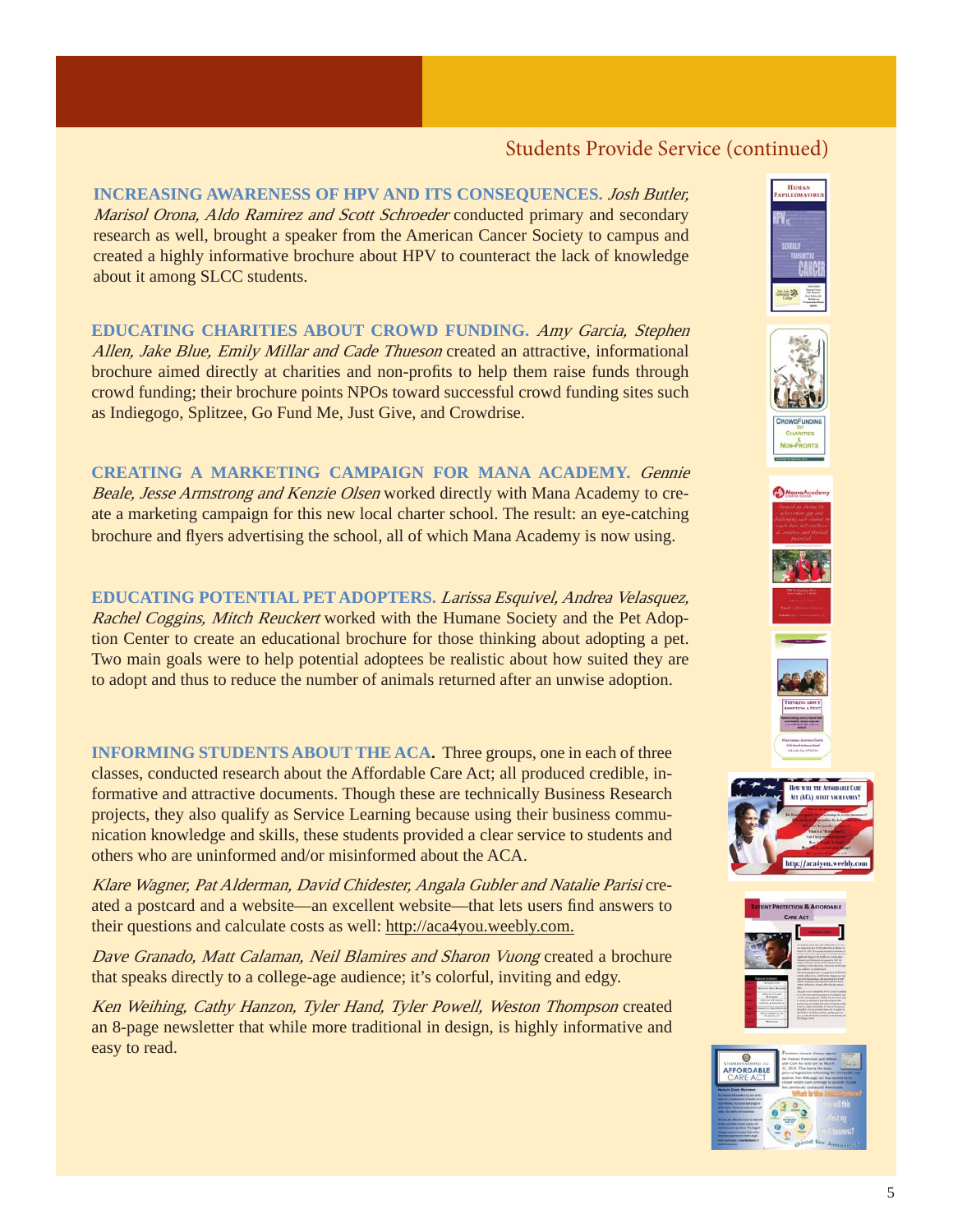# FACULTY SPOTLIGHT<br>Get to know your Faculty...



Rolayne Day

Rolayne Day is a professor in the Management and Marketing Division. She teaches Professionalism in Business, Customer Service, and Business Presentations. She began teaching part-time at SLCC 38 years ago, and full-time 30 years ago. She received both her BS and MS Degrees from Utah State University.

For 23 years the College "loaned her" to the Utah Senate each general session, where she helped staff the Higher Education Appropriations Subcommittee. She supervised the Senate committee secretaries where she amended bills, created transmittal letters between the Senate and the House, and various other duties as needed. Rolayne has been an accreditation evaluator for the Northwest Commission on Colleges and Universities for several years and has chaired evaluation committees for the last three years. She recently trained to be an ACBSP accreditation evaluator and will be going on her first evaluation visit in March.

Rolayne remarked, "I love my students! I love to see their growth as they progress through the semester and through to graduation. I love watching them "get it;" when the light goes on and they apply what they learn in their lives and in their careers." Rolayne thinks it's important to answer students' emails throughout the day so they get quick feedback. Because she teaches customer service and human relations, she said she thinks it's important for her to "walk the talk." She strives to be fair and understanding, but also believes firmly in letting consequences happen so that students learn responsibility. She believes a sense of humor is vital for her students and likes to use humor often to teach principles. She said, "If you can have fun learning, why not!?"

Rolayne grew up on a dairy farm in Draper, and moved back to Draper four years ago. She has three grown children, two sons and a daughter, and 11 grandchildren with one more on the way. She loves to read, garden, do jigsaw puzzles, travel and go to the movies.

### School of Business ADVISORS

Do you need to speak with an Advisor? You may contact the general Academic Advising phone number at 801- 957-4978. The Advisors in the School of Business are as follows:

**Lee Martinez, Business Advisor -** located at the Redwood Campus in Room BB132A. Walk-ins are welcome M-F mornings from 8:30-11:30 a.m. (on a first come-first served basis). Appointments may be scheduled at the following times: Mondays 1:00-2:00 p.m; Tuesday - Friday 1:00-3:30 p.m. Students may call 801-957-4990 to schedule an appointment. In addition students may check the calendar on Lee's door for availability.

**John Weimer, Culinary Arts Advisor -** located at the Larry H Miller Campus (9750 S 300 W) in Room MFEC126. John is available Mondays from 9:30 a.m.-6:00 p.m. and Thursdays from 8:00 a.m.-4:30 p.m. Students may call 801-957-5323 to make an appointment. Appointments are preferred but not required.

**Sidney Brown, Paralegal Advisor -** located at the Redwood Campus in Room TB315. Sidney is available daily M-F, from 8:30-10:30 a.m. and 1:30-3:30 p.m. Students may call 801-957-6215 or 4978 to make an appointment. Walk-ins are welcome from 10:30-11:30 a.m. daily. Students may also email Sidney.Brown@slcc.edu with questions, or to make arrangements to meet outside the above listed scheduled.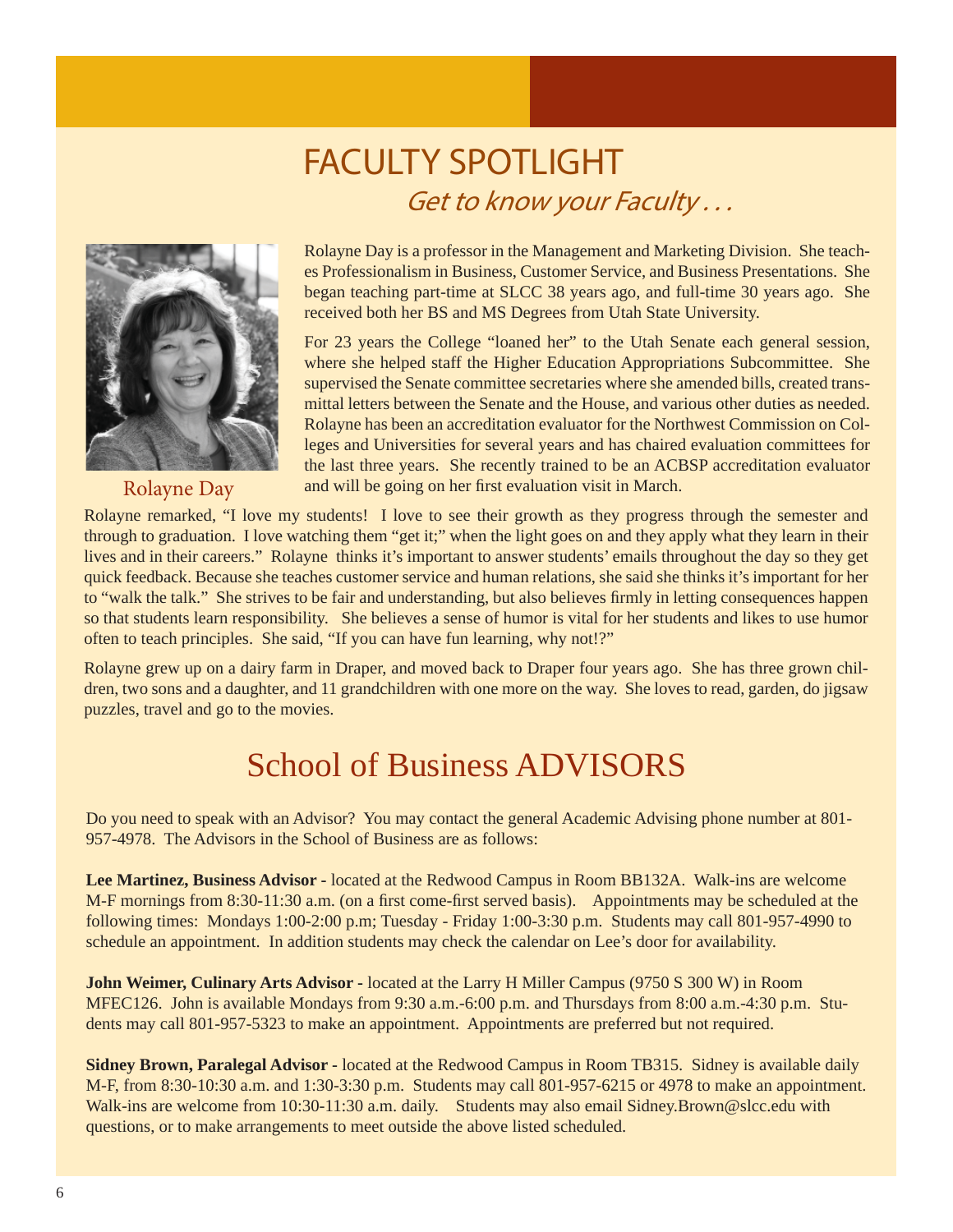### **EXECURDE Bachelor's Degrees at SLCC?**

Dominic Bria, USU Marketing Manager

I

Every now and then, you see students at the SLCC Redwood campus wandering around eating ice cream out of little blue cardboard cups. Those students got that free ice cream as part of an effort by Utah State University – Salt Lake to let SLCC students know of their presence right here on our campus. Their office is on the second floor of the Business Building, and every few weeks, they bring coolers full of Aggie Ice Cream to give away, just to let SLCC students know they're here.

Okay, so they're here. What does that mean for SLCC students? For business students it's actually kind of a big deal. It means SLCC students can stay at the SLCC Redwood campus to earn a Bachelor's degree in Business Administration through USU. It's the same degree you'd earn from USU in Logan except you attend classes via video broadcast. You interact with your professor and other students around the state via interactive video, complete with microphones, cameras, and a big display screen. It's very high-tech and a surprisingly efficient learning method.

Right now, you can try it out on Wednesdays at 6 p.m. in Room 330A in the Business Building. It's a free business lecture series being broadcast from the USU main campus in Logan to various locations around the state, including SLCC Redwood. In this case, unfortunately, you can't interact with the speaker or students in other locations but at least you can see how it works...and get some free Aggie Ice Cream.

### USU Entrepreneur LEADERSHIP SERIES

 The Utah State University's Entrepreneur Leadership Series will be held each Wednesday at 6:00 p.m. at the SLCC Redwood Campus, in the Business Building Room BB 330A. All SLCC students and staff are invited to attend the free series.

 **Feb 5** - Corbin Church, CEO of Miche Bag

#### **SELLING INNOVATIVE PRODUCTS WITH A UNIQUE BUSINESS MODEL**

 **Feb 12** - Steve Cloward, CEO of Big-O Tires, Owner of Grease Monkey Quick Lube Stores **BUILDING AN EXCEPTIONAL CUSTOMER SERVICE SYSTEM**

 **Feb 19** - Brady Murray, President of Mass Mutual Intermountain West, Founder of RODS **BUILDING A BUSINESS WITH HEART**

 **Feb 26** - Judy Robinett, Founder of J Robinett Enterprises, LLC **BUILDING A POWERFUL TEAM AND NETWORK FOR SUCCESS**